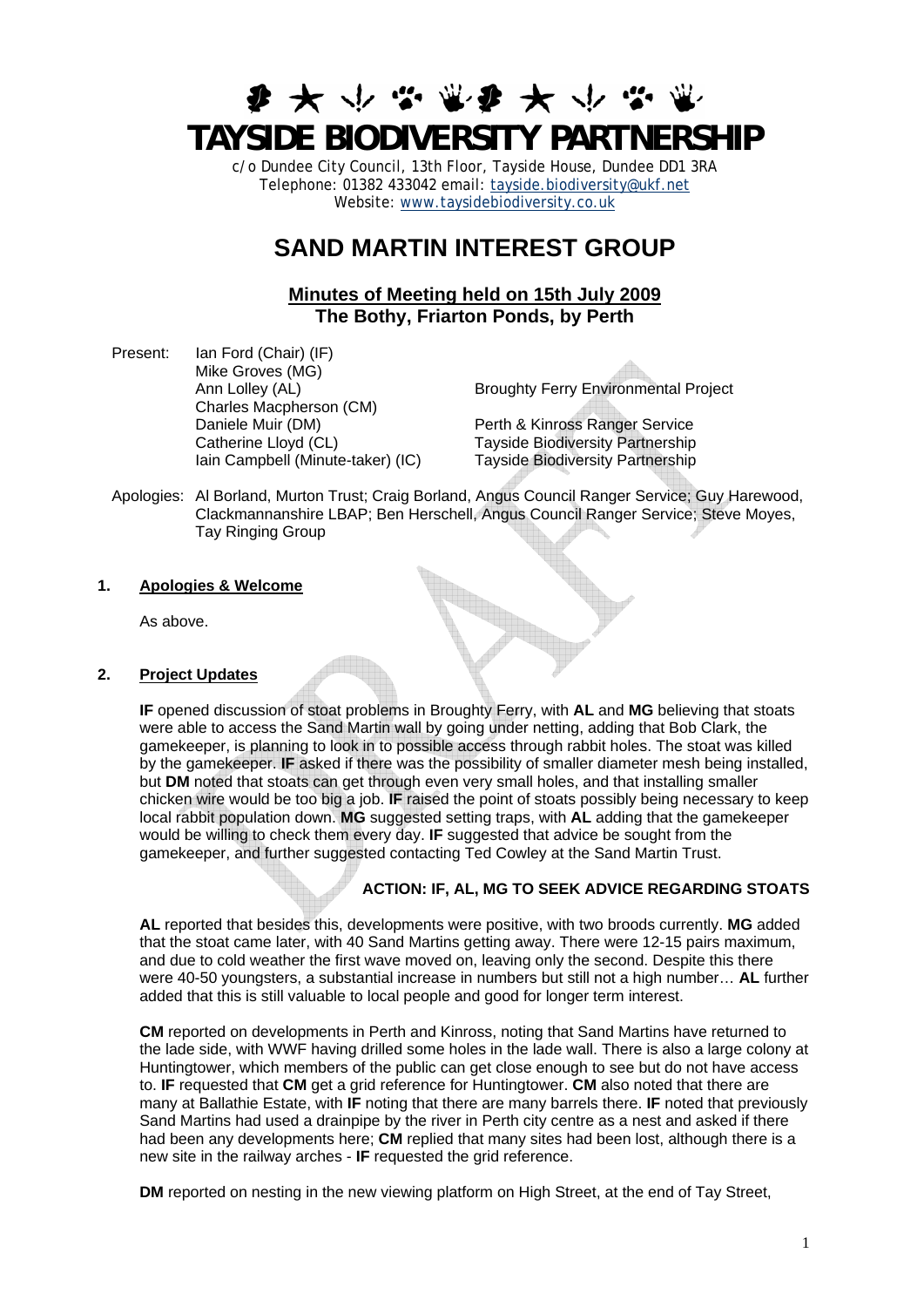noting that there had been Sand Martins there in the last few years although she had not checked yet this year. **DM** also reported sightings at Spittal of Glenshee and on the new section of the A93. **CM** noted that nesting had been spotted in drainpipes on the North East bank from across the river at North Inch.

#### **ACTION: DM, CM TO LOOK INTO GRID REFERENCES AND ENSURE ALL SIGHTINGS ARE LOGGED**

**MG** suggested that looking into pulling together the historical records held by recorders would be worthwhile - **IF** noted that Steve Moyes has done some work in gathering records.

**CL** distributed the BTO's RAS News, and asked if we should not be liaising with a wider group of people - Steve Moyes is already a member, but it is important to do more in the way of linking in with the BTO, through, for example, sharing the group's Sand Martin map with them. We will ultimately also need to add all Tayside sightings to the National Biodiversity Network website.

# **ACTION: IF TO LOOK INTO**

**IF** reported on the projects in Angus, noting that there are currently no Sand Martins at Crombie a bank for ringing was built there with SITA TBAF funding, but has seen no results to date. **AL** noted that the pipe system - with around 100 pipes - doesn't seem to be successful. **AL** added that the pipes at Crombie are not filled with sand - **MG** suggested that the birds may prefer to feel that they are making a tunnel, with **IF** adding that while colonies are found in drainpipes, this may be as a last resort, and suggesting asking the rangers to try filling the pipes.

# **ACTION: ANGUS RANGER SERVICE TO CONSIDER**

**DM** said there had been success at Forfar Loch in the past, but **IF** noted that there are none this year - it is possible that there are better sites nearby. Montrose has seen 20-25 pairs, with impressions from a ringing session being that breeding has improved this year. **IF** further noted there had been nesting in Montrose sand dunes, but not at other sites. **CL** noted that there had been no report from Al Borland regarding Murton, **IF** asked that he be contacted and information returned to the group.

# **ACTION: CL TO ASK AL BORLAND TO GIVE UPDATE FOR MURTON**

**IF** reported information from Ben Herschell, noting that there had been successful ringing of birds (mixture of old and young) at Cotside Quarry. **IF** also raised the point of consideration of whether there are links between returns on the east coast of Scotland and in Norway - ringing return information would help here. Getting more comprehensive figures from other sites around Angus would also be helpful.

# **ACTION: IF TO LOOK INTO**

**CL** reported that Guy Harewood had noted Sand Martins flying in the area but not nesting in Clacks sites. **MG** enquired into the statistics across the country - **IF** said that this was difficult to judge due to the high number of small colonies, but added that it is important to keep yearly records for larger colonies.

**IF** reported on the proposal to install a northward-looking Sand Martin bank at the south side of Friarton Ponds, noting that funding will be sought when charitable status is attained. It will be designed and installed by the same group as were behind the Broughty Ferry site. It will be easily visible but not easily accessible for members of the public.

# **3. Survey update - and Plans for the Future**

**IF** raised the issue of publicising the need for survey input and website information. A letter in The Courier, Perthshire Advertiser and Angus local papers would be an easy way to begin, as these always receive replies.

# **ACTION: MIKE GROVES TO LIAISE WITH IF AND CHARLES MACPHERSON**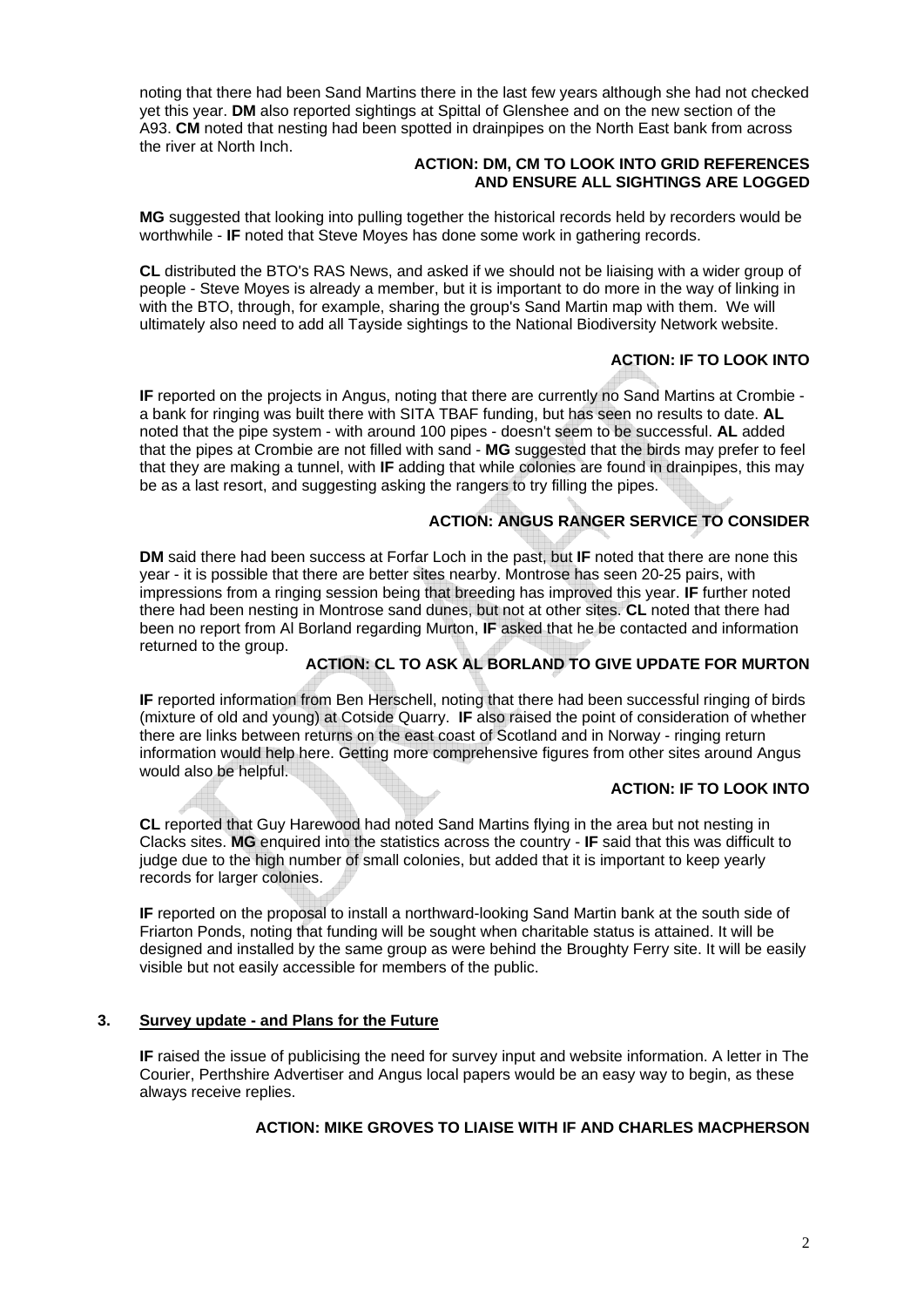# **4. Tayside Biodiversity Partnership Website: Opportunities via the Tayside Recorders' Forum section**

**CL** noted that there is the opportunity to publicise the Tayside Biodiversity website review. The Tayside Recorders' Forum is now set up and the contact list is being updated. It is being moved forward by David Lampard and Mark Simmons, and will be mostly web-based, with occasional meetings and a plan for eventual workshops and other events. Links with NESBReC are planned and it is hoped to help in filling gaps in survey information, eventually leading to a generic site for all surveys to bring all records together. There will be a designated Recorders' Forum page on the site.

# **ACTION: IF TO DISCUSS RECORDERS' FORUM WITH CL ACTION: ALL TO CHECK THE WEBSITE MID-AUGUST**

There is also the opportunity to improve surveys, and with survey forms needing redesigned to include more information on nesting sites, other contacts and so on. Putting together a distribution map next year was also suggested - this would also be useful for planners, etc. **IF** suggested that the online survey form should also include columns for number, whether or not there are nest sites, and habitat, along with emphasising the importance of grid reference and date. **DM** recommended also having a general comments box. **IF** suggested an RSPB link with information on each bird, with **DM** adding that information to help distinguish between commonly mistaken birds. **CL** also suggested a link with the Sand Martin Trust.

# **ACTION: IF TO WORK WITH IC TO IMPROVE SAND MARTIN SECTION OF THE WEBSITE**

**CL** asked if there had been any update on Al Borland's willingness to input Sand Martin data onto MapMate - **IF** said he would discuss this with AB. **IF** asked if there was information on how to input data to the National Biodiversity Network; **CL** recommended contacting David Lampard or Mark Simmons.

# **ACTION: IF TO CONTACT AB RE. MAPMATE DATA INPUT**

**AL** noted that there are many people who would be willing to help, and work must be done to assure conditions that best facilitate this - it is important to allow people to feel they have a contribution to make. **MG** asked if there was to be any movement towards making the website more appealing to children and young people, through interactive features etc. **CL** noted the difficulties in catering equally to professionals who are looking for just lists, general members of the public, children, and so on, but added that Tayside Biodiversity Festival was aimed towards reaching new audiences, and that there are ongoing schools projects, albeit at a small scale. **CL** also noted that the website figures show that it is used by people outside Britain.

#### **ACTION: ALL TO CONSIDER WAYS TO ENGAGE CHILDREN BY WAY OF WEBSITE AND PROJECTS**

**IF** added that there is much potential here, which can become overwhelming and so must be managed carefully.

# **ACTION: IF TO COMPILE PRELIMINARY REPORTS, DISTRIBUTE**

# **5. Planning Manual - Biodiversity Advice Notes**

**CL** reported that the Planning Manual is now being circulated, and the advice notes have been uploaded to the website. This will allow local authority employees to be provided with quick information, with the opportunity for BANs to be written on any subject - **CL** suggested the Interest Group could compile an advisory note for Sand Martins in Tayside. She said it was likely the information would be available elsewhere, so would e-mail the Scottish Biodiversity Officers' Network first. **AL** suggesting making it possible to cut and paste information for use elsewhere, rather than having it available only in PDF. **IF** noted there is planning advice available in Lothian, which should be investigated. **AL** added that planners are increasingly taking notice of local people and communities lobbying, and that having this information available could make it easier for people. **IF** noted the problem of planners having conflicting statutory duties.

# **ACTION: CL TO CONTACT LBAP OFFICERS RE. SAND MARTIN PLANNING INFO**